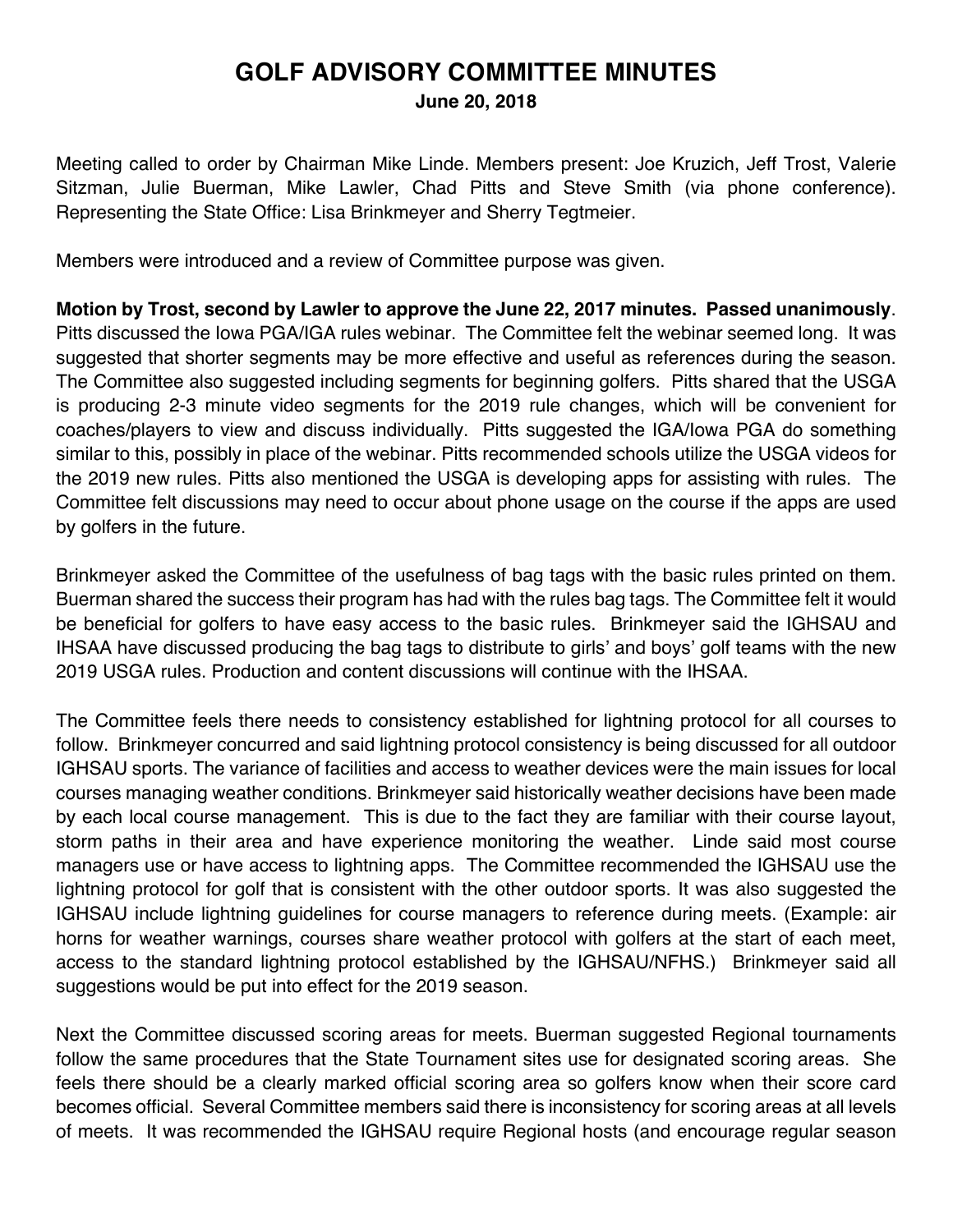meet hosts) to have a clearly defined scoring area at all Regional sites. Brinkmeyer said the IGHSAU will include the designated scoring area suggestion in season memos and Regional host information.

Perimeters for coaching golfers on the tee box was discussed. Brinkmeyer stated the current policy is that coaches must cease coaching their players on the tee box once the first golfer has teed off until the last golfer in the group has teed off. This policy was recommended by the 2014 Advisory Committee because of the lack of golf etiquette shown by coaches at the tee box. Brinkmeyer asked the Committee for input on the current policy. Smith feels the tee box is an opportune time to coach golfers. Several Committee members concurred and believed the rule was not known and/or being followed by a lot of coaches. Several Committee members felt it is the coaches' responsibility to know and use golf etiquette when coaching, however they feel coaches should be allowed to coach on the tee box. Committee recommends that coaching be allowed on the tee box, however golf etiquette must be followed when doing so. Brinkmeyer said she would communicate the change to the membership through memos and the golf coaches' rules meeting.

Brinkmeyer stated the IGHSAU and IHSAA have had discussions about smartwatch usage on the course. Both organizations do not allow smartwatches to be worn during competition due to their communication capabilities. GPS watches are allowed because they do not have the communication component that is available on smartwatches. The Committee supported not allowing smartwatches to be worn on the course, however it was understood this topic would need to be revisited in the near future with the ever-changing technological advancements of golf equipment.

The Committee discussed allowing a maximum stroke rule to be used during regular season meets if desired by meet management. Pitts stated under the new 2019 USGA rules, there will be a maximum stroke rule that can be used. The Committee feels a maximum stroke rule would not hamper the integrity of the game. They also felt it would speed up play and make the game more enjoyable for beginning golfers. Several Committee members said scoring caps are already being used throughout the state. One example given was players golfed a hole until they had 8 strokes, then they picked up their ball and placed it on the green to "putt out". This allowed golfers to still have a chance to practice putting even though they had to pick up their ball prior to reaching the green. When this occurred they circled their score on their scorecard to make the meet management aware for scoring purposes. Another example is players would pick up their ball once they reached the scoring cap for each hole. Again, they would circle the hole score to make meet management aware of the improvised score. The Committee suggested the IGHSAU allow the option of scoring caps to be used during the regular season and that meet managers be allowed to use a maximum stroke rule that best fits their circumstances. Brinkmeyer agreed with the suggestion and said the IGHSAU will emphasize the importance of communicating the rule's perimeters to coaches and golfers if a maximum score option is used at a meet. Brinkmeyer said the maximum stroke policy option will go into effect for the 2019 season.

Brinkmeyer asked for feedback with the change from five classes to four classes. Brinkmeyer shared that the IGHSAU had not received complaints about the change to the golf classification. Committee members agreed that the transition went smoothly.

The Committee discussed this new policy of advancing third place teams from the first round of Regionals to the Regional Finals if the host school finished first or second at the site. The Committee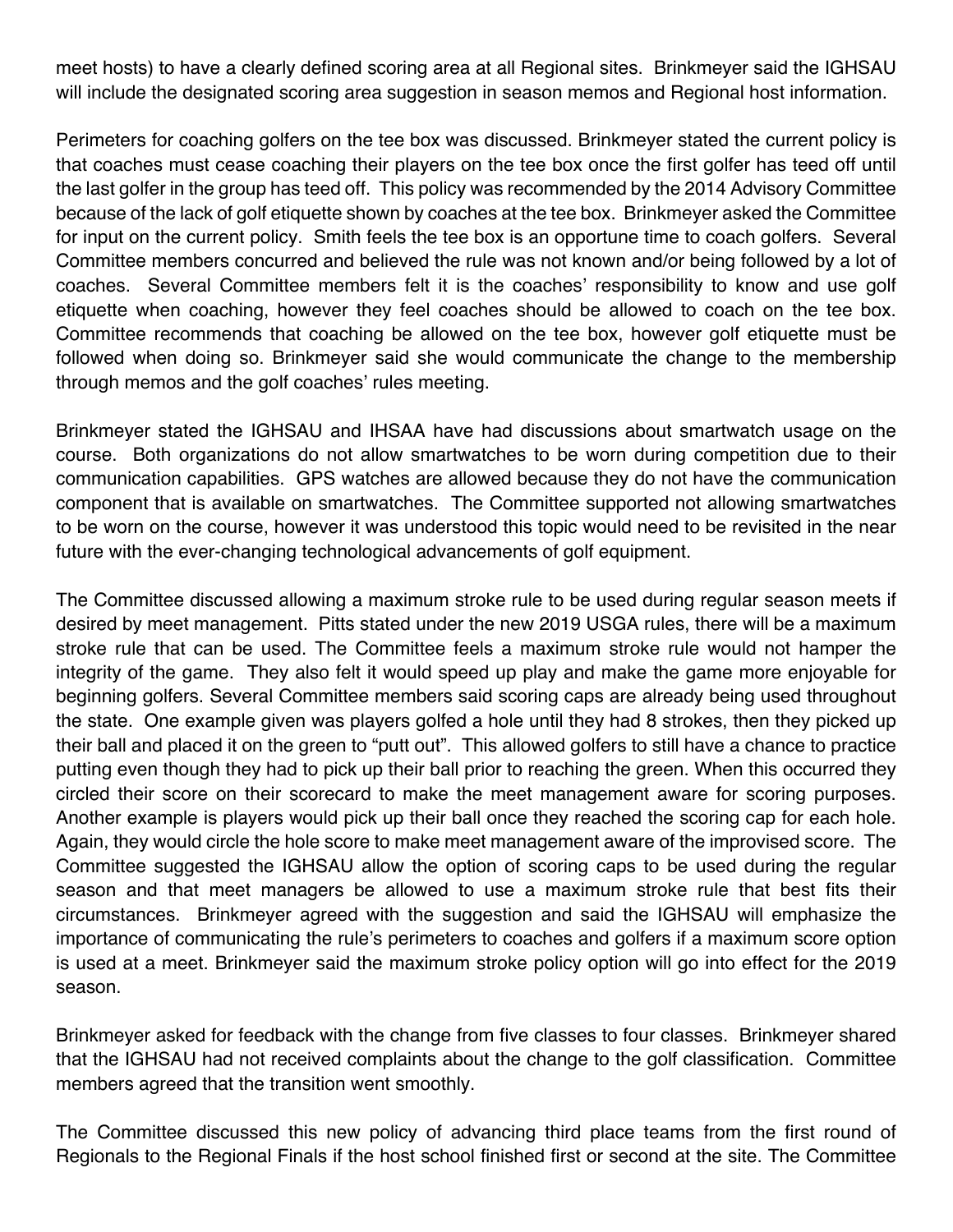liked the concept of more teams getting Regional golf experience. Brinkmeyer agreed but added that the additional teams made for some full Regional Final courses. Many of the Regional Finals for classes 1A and 2A are played on 9-hole courses. With the change in policy there were several courses that ended up extremely full in Class 1A. Brinkmeyer provided the Committee with the Regional qualifying numbers. The Committee discussed the impact of advancing additional individuals as the score averages for some qualifying individuals was over 100 (top 6 individuals in 2017 and top 8 individuals in 2018 advanced). Trost also provided a summary showing how individual qualifiers finished at state. After a lengthy discussion, the Committee decided to study the advancement of teams from the first round of Regionals to the Regional Finals for another season. The Committee also decided to decrease the number of individual qualifiers advancing from each round of Regionals from the top eight individuals and ties to the top six individuals and ties. **Motion by Kruzich to decrease the number of individual qualifiers advancing from each round of Regionals from the top eight individuals (plus 8th place ties) to the top six individuals (plus 6th place ties). Second by Mike Linde and unanimously approved.**

The current rainout policy for the State Tournament was reviewed. Several Committee members that participated in this year's State Tournament expressed concern about the current policy, which is if 18 holes are not completed on Day 1 of the tournament, then no scores will be carried over to Day 2. The Tournament would turn into an 18-hole tournament rather than a 36-hole tournament. The Committee wanted to discuss carrying over the scores from Day 1 to Day 2 to ensure 18 holes would be played if the tournament faced inclement weather on Day 2 as well. Pitts said carrying over scores from one day to the next is common practice in tournaments the IGA manages. Brinkmeyer asked for the Committee's recommendation for tee assignments from Day 1 to Day 2 if play is carried over. The Committee felt it would be most fair to leave tee assignments as they were on Day 1 for play on Day 2 if play is carried over.

**Motion by Buerman that scores carry over from Day 1 to Day 2 of the State Tournament to ensure teams play a complete 18-hole tournament. In order to carry scores over from Day 1 to Day 2, the entire field must have completed at least 12 holes, with every effort made to complete 18 holes on Day 1 of the tournament. Day 2 will commence with teams completing Day 1's round by re-starting on tee box of hole that play was suspended on Day 1. Second by Kruzich and unanimously approved.** 

This year the State Tournament was to utilize a shotgun start on Day 1 and tee times on Day 2. Due to the inclement weather on Day 1 and possible storms on Day 2, three of the four state tournament courses used a shotgun start on Day 2 as well. Linde experienced the tee time start as his team played in the Class 2A State Tournament, which was the site that tee times were used. Linde said his golfers were nervous to tee off in front of the crowd, but it appeared that the better golfers were not affected by the crowd. He also said most coaches he spoke with at the 2A site preferred the shotgun start, primarily for the purposes of time. Buerman inquired about the finish of the tee time round, which was one of the main reasons the Committee recommended tee times be used for Day 2. Linde said the tournament came down to the last few groups and it was a great experience to have fans gathered around to watch the finish. He felt using tee times created more of a tournament atmosphere and appreciated being able to watch all of his players tee off on the first hole. Linde suggested the tee times be utilized one more year to let all classes experience the tee time start on Day 2. The Committee